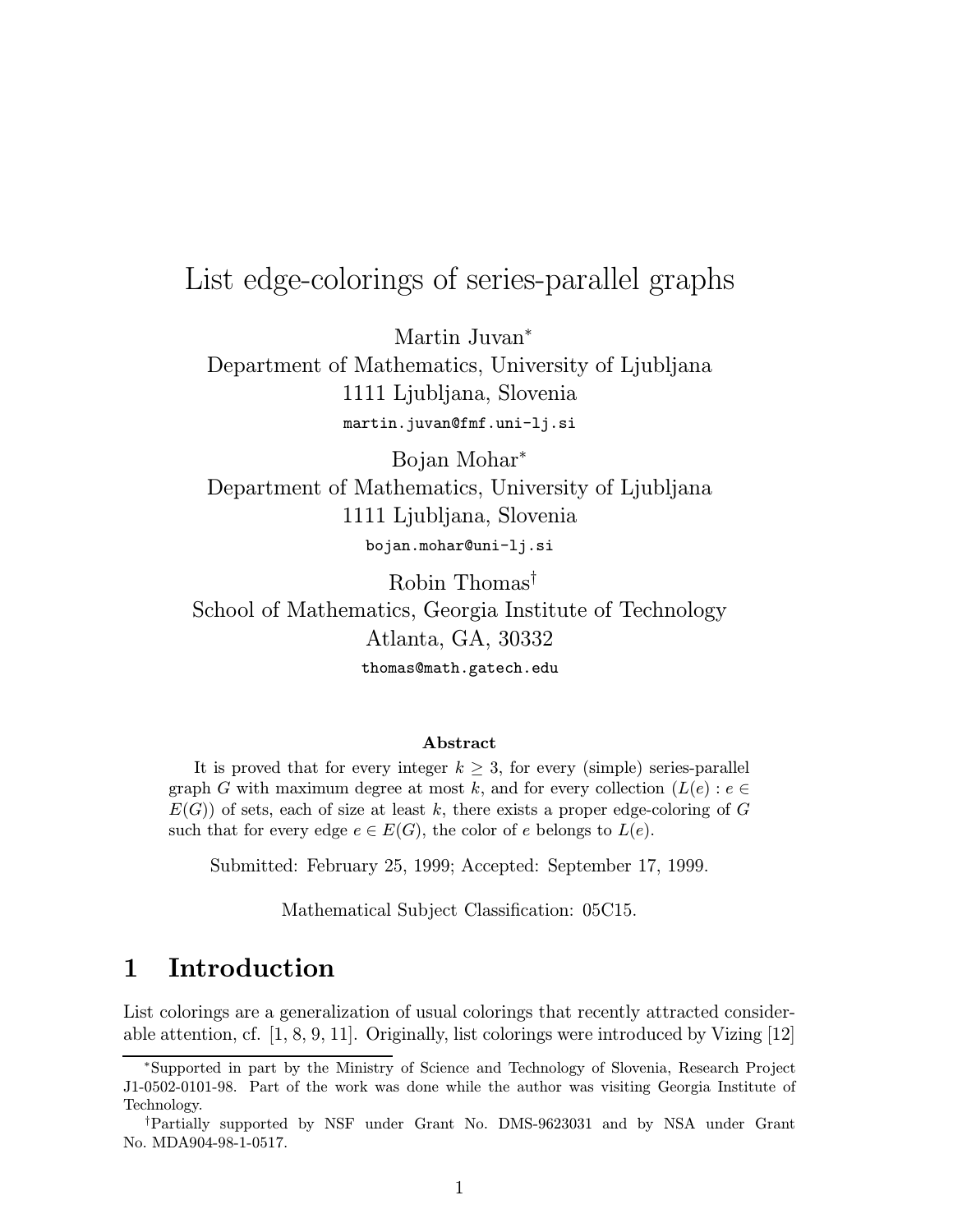and Erdős, Rubin, and Taylor  $[6]$  in the seventies. The definition of a list edge-coloring is as follows. Let G be a multigraph. An *edge-list assignment L*:  $E(G) \rightarrow \mathcal{P}(N)$  is a function that assigns to each edge e of G a set (or a *list*)  $L(e)$  of *admissible colors*. A function  $\lambda: E(G) \to \mathbf{N}$  is an *L*-edge-coloring if  $\lambda(e) \in L(e)$  for every  $e \in E(G)$ , and  $\lambda(e) \neq \lambda(f)$  for every pair of adjacent edges  $e, f \in E(G)$ . A graph G is kedge-choosable if it has an L-edge-coloring for every edge-list assignment  $L$  such that  $|L(e)| \geq k$  for each  $e \in E(G)$ .

Our work is motivated by the following conjecture, which apparently first appeared in [3], but was considered by many other researchers (see [8, Problem 12.20]).

**Conjecture 1.1** Every graph G is k-edge-choosable, where k is the chromatic index of G.

Conjecture 1.1 holds for bipartite multigraphs by a result of Galvin [7], for 3 regular planar graphs as noticed by Jaeger and Tarsi (unpublished), and for d-regular d-edge-colorable planar multigraphs by a result of Ellingham and Goddyn [5].

Conjecture 1.1 is regarded as very difficult. For instance, even the special case of complete bipartite graphs  $K_{n,n}$ , formerly known as Dinitz' conjecture, was open from 1978 until Galvin's result mentioned above. In light of that it seems reasonable to study special classes of graphs, in the hope of either finding a counterexample, or gaining more insight. The purpose of this paper is to show that Conjecture 1.1 holds for series-parallel graphs, thus eliminating one natural class of possible counterexamples. The proof can be used to design a linear time algorithm to list-edge color series-parallel graphs.

#### 2 Two lemmas

A graph is *series-parallel* if it has no subgraph isomorphic to a subdivision of  $K_4$ . It is well-known [4] that every (simple) series-parallel graph has a vertex of degree at most two.

Lemma 2.1 Every non-null series-parallel graph G has one of the following:

- (a) a vertex of degree at most one,
- (b) two distinct vertices of degree two with the same neighbors,
- (c) two distinct vertices u, v and two not necessarily distinct vertices  $w, z \in V(G) \setminus \{u, v\}$ such that the neighbors of  $v$  are  $u$  and  $w$ , and every neighbor of  $u$  is equal to  $v$ , w, or z, or
- (d) five distinct vertices  $v_1, v_2, u_1, u_2, w$  such that the neighbors of w are  $u_1, u_2, v_1, v_2,$ and for  $i = 1, 2$  the neighbors of  $v_i$  are w and  $u_i$ .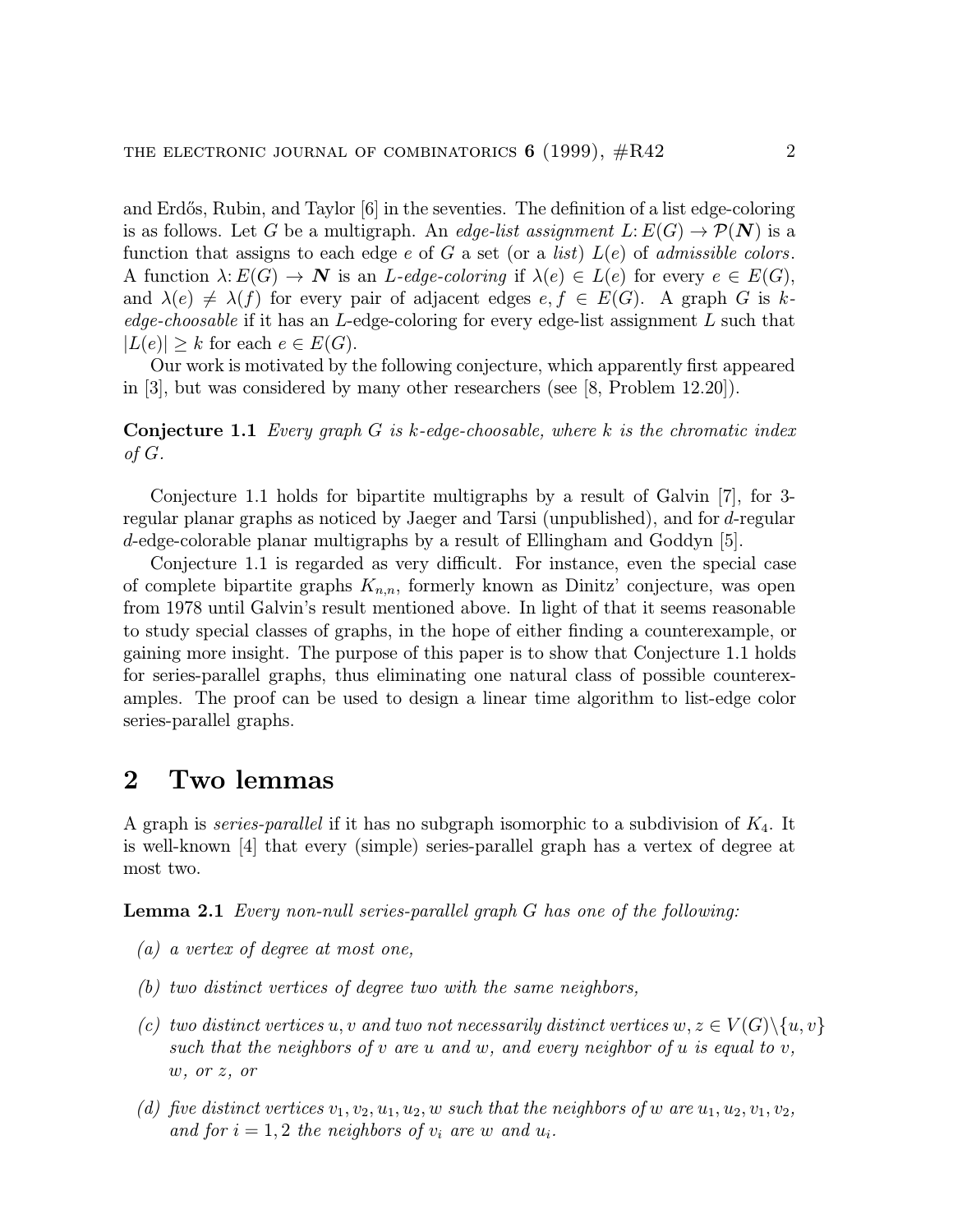**Proof.** We proceed by induction on the number of vertices. Let G be a non-null series-parallel graph, and assume that the result holds for all graphs on fewer vertices. We may assume that G does not satisfy (a), (b), or (c). Thus G has no two adjacent vertices of degree two. By suppressing all vertices of degree two (that is, contracting one of the incident edges) we obtain a series-parallel multigraph without vertices of degree two or less. Therefore, this multigraph is not simple. Since  $G$  does not satisfy  $(b)$ , this implies that G has a vertex of degree two that belongs to a cycle of length three. Let  $G'$  be obtained from  $G$  by deleting all vertices of degree two that belong to a cycle of length three. First notice that if  $G'$  has a vertex of degree less than two, then the result holds for G (cases (a), (b), or case (c) with  $w = z$ ). Similarly, if G' has a vertex of degree two that does not have degree two in  $G$ , then the result holds (one of the cases (b)–(d) occurs). Thus we may assume that  $G'$  has minimum degree at least two, and every vertex of degree two in  $G'$  has degree two in  $G$ . By induction,  $(b)$ ,  $(c)$ , or  $(d)$  holds for  $G'$ , but it is easy to see that then one of  $(b)$ ,  $(c)$ , or  $(d)$  holds for G.  $\Box$ 

When case (d) of Lemma 2.1 occurs, the graph from Figure 1 has to be colored. The existence of an appropriate coloring is guaranteed by the following lemma.



Figure 1: A special graph with the numbers of remaining colors.

**Lemma 2.2** Let G be the graph from Figure 1 and let L be an edge-list assignment for G such that  $|L(e)| \geq 2$  if e is incident with  $u_1$  or  $u_2$ , and  $|L(e)| \geq 4$  otherwise. Then G admits an L-edge-coloring.

**Proof.** Suppose first that there is a color  $c \in L(v_1u_1) \cap L(u_2w)$ . Color  $v_1u_1, u_2w$ by c and  $u_1w, v_2u_2$  arbitrarily. Since  $v_1w$  retains at least two admissible colors, the coloring can be extended to G. So, assume that  $L(v_1u_1) \cap L(u_2w) = \emptyset$ . Suppose now that there is a color  $c \in L(u_1w)$  such that  $|L(v_1u_1)\setminus\{c\}| \geq 2$ . Color  $u_1w$  by c and  $u_2w, v_2u_2$  arbitrarily. Since  $v_1u_1$  still has at least 2 admissible colors, we can choose the color for  $v_1u_1$  such that  $v_1w$  and  $v_2w$  are left with distinct admissible colors. By symmetry, the remaining case is  $L(v_1u_1) = L(u_1w)$ ,  $L(u_2w) = L(v_2u_2)$ , and hence  $L(u_1w) \cap L(u_2w) = \emptyset$ . In this case it is easy to check that at least three of the four L-colorings of  $v_1u_1, u_1w, u_2w, v_2u_2$  can be extended to G.  $\Box$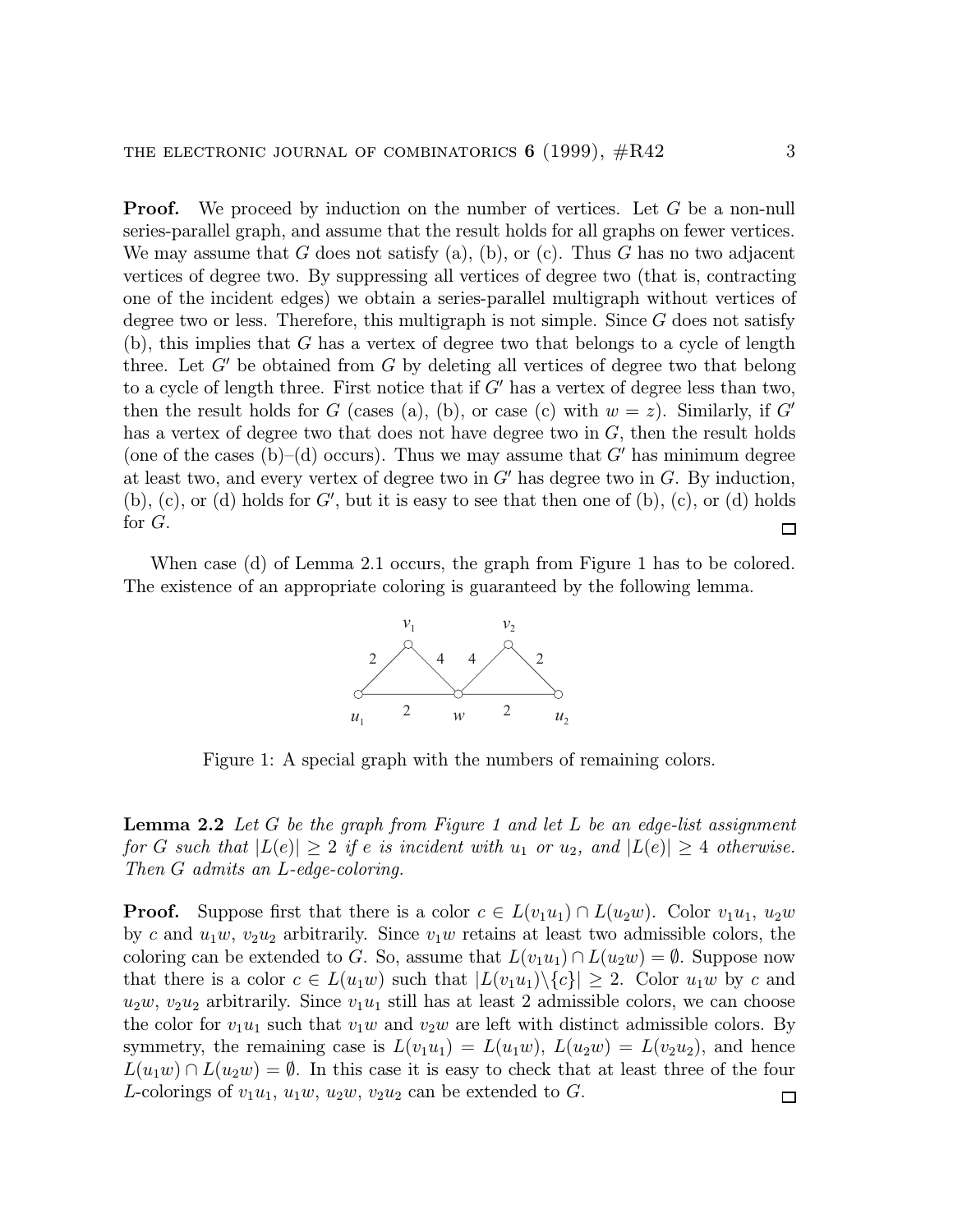### 3 List edge-colorings of series-parallel graphs

The following theorem is the main result of the paper.

**Theorem 3.1** Let  $k \geq 3$  be an integer, and let G be a series-parallel graph with maximum degree at most k. Then G is k-edge-choosable.

**Proof.** We proceed by induction on  $|V(G)| + |E(G)|$ . The theorem clearly holds for the null graph, and so let  $G$  be a series-parallel graph with at least one vertex, and let L be an edge-list assignment with  $|L(e)| \geq k$  for every edge  $e \in E(G)$ . By Lemma 2.1 one of  $(a)$ – $(d)$  of that lemma holds. If  $(a)$  holds, then the theorem follows by induction applied to the graph  $G - v$ , where v is a vertex of G of degree at most one. Assume next that (b) holds, and let  $u_1, u_3$  be two vertices of degree two in G with the same neighbors, say  $u_2$  and  $u_4$ . Then  $\{u_1, u_2, u_3, u_4\}$  is the vertex-set of a 4-cycle C in G. Let G' be obtained from G by deleting the edges of C. Then  $G'$ has an L-edge-coloring by the induction hypothesis, and this L-edge-coloring can be extended to an  $L$ -edge-coloring of  $G$ , because every edge of  $C$  is incident with at most  $k-2$  edges of  $G'$ .

If (d) of Lemma 2.1 holds, then let  $G'$  be the graph obtained from G by deleting the vertices  $v_1, v_2$ , and w. Then G' has an L-edge-coloring by the induction hypothesis, and this L-edge-coloring extends to an L-edge-coloring of G by Lemma 2.2.

Thus we may assume that (c) of Lemma 2.1 holds, and let  $u, v, w, z$  be as in that condition. If G has an edge  $e$  with both ends of degree two, then the theorem holds by the induction hypothesis applied to the graph  $G - e$ , because e is incident with at most two edges of  $G - e$ . Thus we may assume that w has degree at least three, and that u has degree exactly three. Hence the neighbors of u are v, w, and z, where  $z \neq w$ .

If  $L(vw) \cap L(uv)$  has at most one element, or if  $k > 3$ , then every L-edge-coloring of  $G-v$  extends to an L-edge-coloring of G, as is easily seen. Thus we may assume that  $L(vw) \cap L(uv)$  has at least two elements, and that  $k = 3$ . Let z' be the neighbor of w other than v and u. Let S,  $\alpha$ , and  $\beta$  be such that  $|S| = 2$ ,  $\alpha$ ,  $\beta \notin S$ ,  $S \cup {\alpha} \subseteq L(vw)$ ,  $S \cup {\beta} \subseteq L(vu)$ , and let G<sup>n</sup> be the graph obtained from  $G - v$  by contracting the edge uw. If  $\alpha = \beta$ , or  $\alpha \notin L(wz')$ , or  $\beta \notin L(uz)$ , then every L-edge-coloring of G<sup>n</sup> extends to an  $L$ -edge-coloring of G. Since  $G''$  has at least one  $L$ -edge-coloring by the induction hypothesis, we deduce that the theorem holds.

We may therefore assume that  $\alpha \neq \beta$ ,  $\alpha \in L(wz')$ , and  $\beta \in L(uz)$ . We claim that  $G-v-uw$  has an L-edge-coloring  $\lambda$  such that either  $\lambda(wz') \neq \alpha$ , or  $\lambda(uz) \neq \beta$ . If  $z =$ z', then this follows from the induction hypothesis applied to  $G-v-u-w$ , and so we may assume that  $z \neq z'$ . Let  $\gamma$  be a new color that does not appear in any of the lists, and let L' be the edge-list assignment of G" defined by  $L'(wz') = (L(wz')\setminus{\alpha})\cup{\gamma},$  $L'(uz) = (L(uz)\setminus {\{\beta\}}) \cup {\{\gamma\}},$  and  $L'(e) = L(e)$  for all other edges  $e \in E(G'')$ . The graph  $G''$  has an  $L'$ -edge-coloring by the induction hypothesis. If the color of the edge  $wz'$  is  $\gamma$ , we change it to a color from  $L(wz')$  that is distinct from the colors of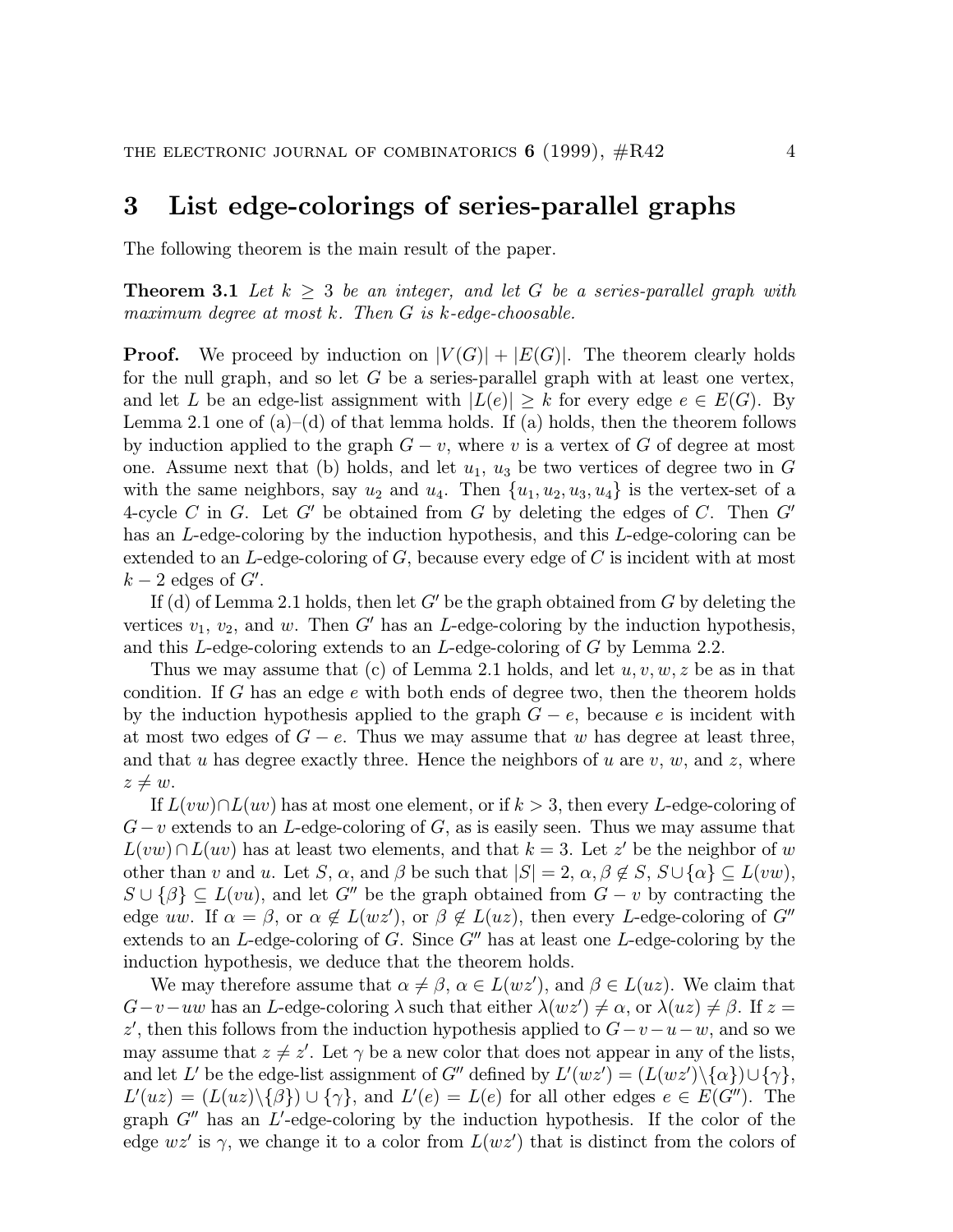the (at most two) edges of  $G - v - uw$  incident with  $wz'$ , and we proceed similarly if the color of the edge uz is  $\gamma$ . This way we obtain the desired L-edge-coloring  $\lambda$  of  $G - v - uw$ . Such an L-edge-coloring extends to an L-edge-coloring of G, as desired.  $\Box$ 

It has been suggested that Conjecture 1.1 might hold for multigraphs as well. However, our proof works only for simple graphs; the corresponding problem for multigraphs seems to be much harder. For a multigraph  $G$  let

$$
\Gamma(G) = \max \left\{ \frac{2|E(G[U])|}{|U|-1} \, \middle| \, U \subseteq V(G), |U| \geq 3 \text{ and } |U| \text{ odd} \right\}.
$$

Seymour [10] proved that if G is a series-parallel multigraph, and k is an integer with  $\Delta(G) \leq k$  and  $\Gamma(G) \leq k$ , then G is k-edge-colorable. If conjecture 1.1 holds for multigraphs, then  $G$  is in fact  $k$ -edge-choosable, but we were unable to prove that.

The methods of this paper can be used to prove a slightly stronger result: Let G be a series-parallel multigraph such that each vertex  $v$  has at most one neighbor which is joined to v by more than one edge. If  $k \ge \max{\{\Delta(G), 3\}}$ , and L is an edge-list assignment for G such that  $|L(e)| \geq k$  for every edge  $e \in E(G)$  and  $|L(e)| \geq k+1$ for every edge  $e \in E(G)$  that is parallel to another edge of G, then G has an L-edgecoloring.

The proof of Theorem 3.1 can be converted to a linear-time algorithm, as follows. Let G be a graph. We say that a vertex  $v_1 \in V(G)$  is special if one of the following conditions holds:

- (a) the degree of  $v_1$  is at most one,
- (b) the vertex  $v_1$  has degree two, and it has the same neighbors as some other vertex of degree two,
- (c) there exist vertices  $u \in V(G) \setminus \{v_1\}$  and  $w, z \in V(G) \setminus \{u, v_1\}$  such that the neighbors of  $v_1$  are  $u$  and  $w$ , and every neighbor of  $u$  is equal to  $v_1$ ,  $w$ , or  $z$ , or
- (d) there exist four distinct vertices  $v_2, u_1, u_2, w \in V(G) \setminus \{v_1\}$  such that the neighbors of w are  $u_1, u_2, v_1, v_2$ , and for  $i = 1, 2$  the neighbors of  $v_i$  are w and  $u_i$ .

Thus Lemma 2.1 implies that every series-parallel graph has a special vertex.

Now let G be a series-parallel graph on n vertices with maximum degree  $\Delta$ . Given a vertex  $v \in V(G)$ , we can test in time  $\mathcal{O}(\Delta)$  whether v is special. In particular, all special vertices can be found in time  $\mathcal{O}(\Delta n)$ . The proof of Theorem 3.1 can be converted into a recursive procedure. By maintaining a stack of all special vertices, we can find a set of vertices as in Lemma 2.1 in constant time at each step. Using those vertices, we adjust the graph accordingly (following the cases in the proof of Theorem 3.1), update the stack, and apply the algorithm recursively to the smaller graph. This can be done in time  $\mathcal{O}(\Delta)$ . The resulting coloring can be converted into a coloring of the original graph in time  $\mathcal{O}(\Delta)$ . Overall, this gives: